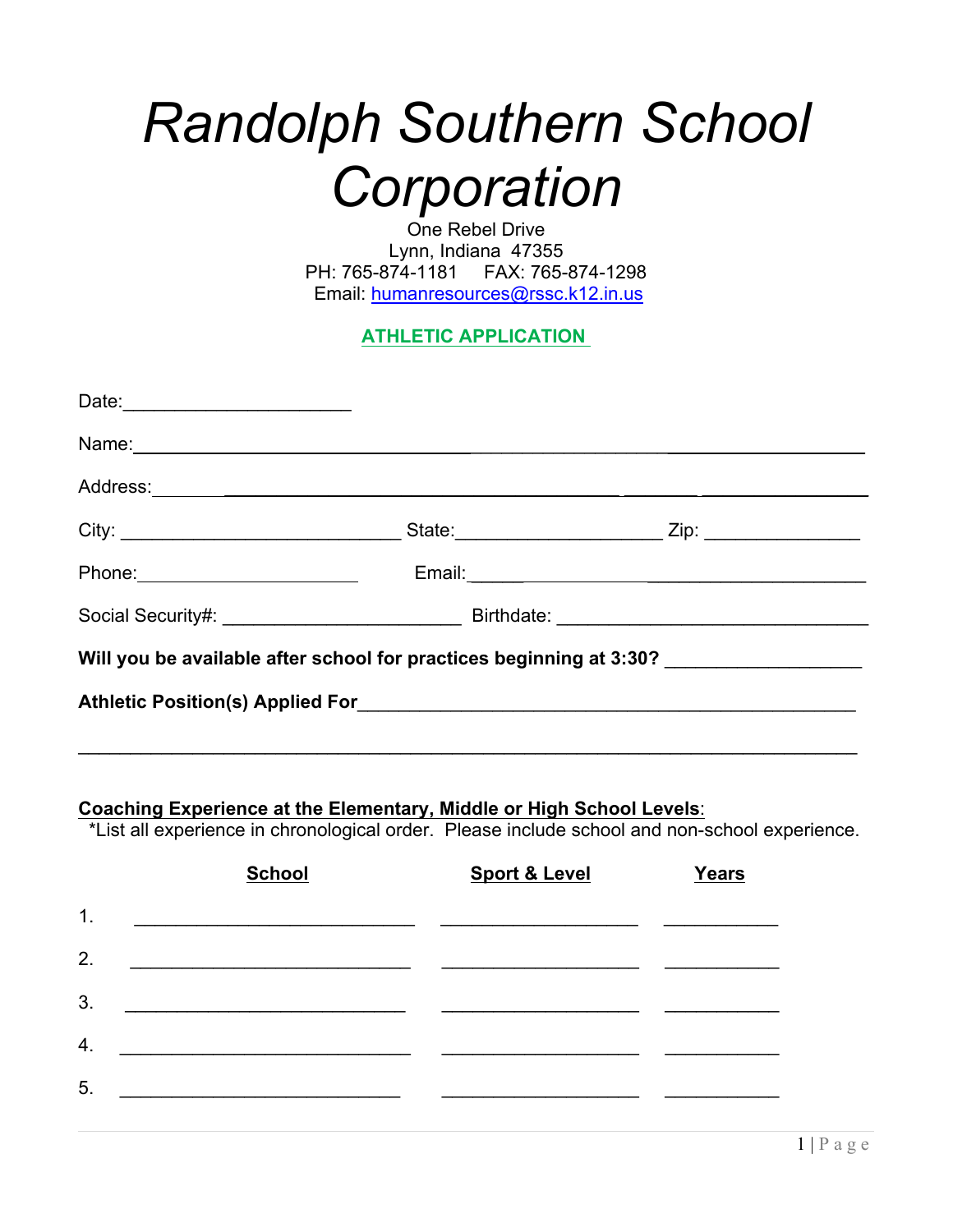### **EDUCATION**

| <b>High School</b>          | Location |                 | Degree | Graduation<br>Date |
|-----------------------------|----------|-----------------|--------|--------------------|
| <b>College/Trade School</b> | Location | Major/<br>Minor | Degree | Graduation<br>Date |
|                             |          |                 |        |                    |
|                             |          |                 |        |                    |
|                             |          |                 |        |                    |

#### **EMPLOYMENT HISTORY**

List all experience in chronological order. Please include school and non-school experience.

|                                          | Name of School or Present Employer:<br><u> Land Communication and Communications</u> and Communications and Communications and Communications and Communications and Communications and Communications and Communications and Communi |  |
|------------------------------------------|---------------------------------------------------------------------------------------------------------------------------------------------------------------------------------------------------------------------------------------|--|
|                                          |                                                                                                                                                                                                                                       |  |
|                                          | Phone: _________________                                                                                                                                                                                                              |  |
| Years of Experience: ___________________ | From/To: _________________________________                                                                                                                                                                                            |  |
|                                          |                                                                                                                                                                                                                                       |  |
|                                          |                                                                                                                                                                                                                                       |  |
|                                          | Phone :__________________                                                                                                                                                                                                             |  |
| Years of Experience: __________________  | From/To: ________________________________                                                                                                                                                                                             |  |
|                                          |                                                                                                                                                                                                                                       |  |

Non-Discrimination Policy:

It is the policy of the Randolph Southern School Corporation not to discriminate on the basis of race, color, religion, gender, national origin, age, or disability, in its programs or employment policies, as required by the Indiana Civil Rights Act (I.C. 22-9-1), Title VI and VII (Civil Rights Act of 1964), the Equal Pay Act of 1973, Title IX (Educational Amendments and Section 504 (Rehabilitation Act of 1973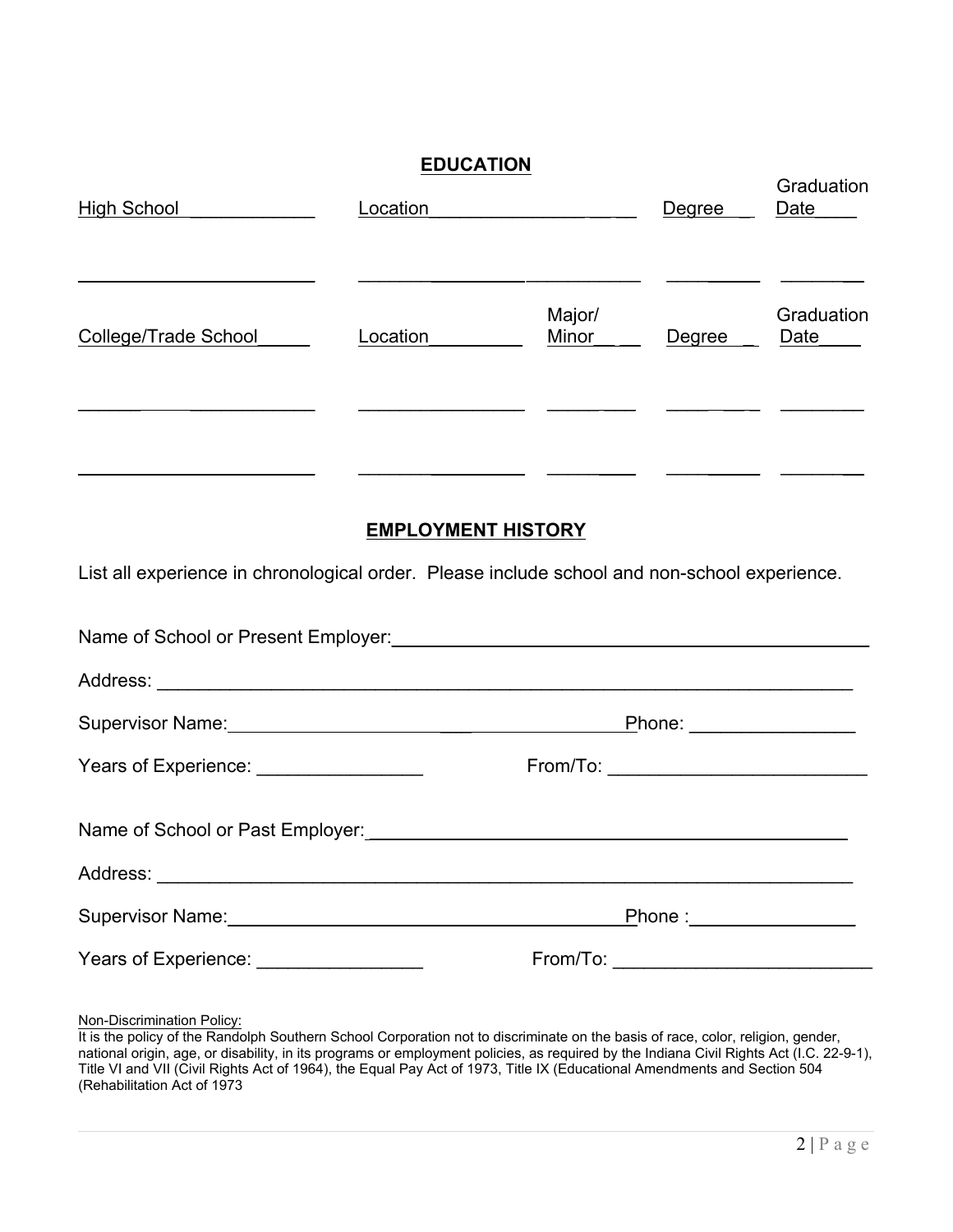#### **R E F E R E N C E S**

List names of four (4) individuals qualified to give information to enhance your abilities and qualifications for the position you seek. Please include professional and character references. Include any Superintendents and Principals under whom you have worked.

| Name             |                                           | <b>Present Position</b> | Institution | Phone # |
|------------------|-------------------------------------------|-------------------------|-------------|---------|
|                  |                                           |                         |             |         |
| 1.               |                                           |                         |             |         |
| 2.               |                                           |                         |             |         |
| 3.               |                                           |                         |             |         |
|                  |                                           |                         |             |         |
| $\overline{4}$ . |                                           |                         |             |         |
|                  | <b>Emergency Contact Name and Number:</b> |                         |             |         |

#### **GENERAL INFORMATION**

- 1. Have you ever been terminated from a job or been asked to resign? Yes No
- 2. Have you ever been reprimanded, disciplined, discharged or asked to resign from a prior position? Yes No
- 3. Have you ever been arrested for or convicted of a crime, whether felony or misdemeanor, other than a traffic infraction? Yes No *(A conviction record will not necessarily be a bar to employment. Factors such as job relations, age and time of the offense, seriousness and nature of violation and rehabilitation will be taken into account.)*
- 4. Do you currently have any pending criminal charges? Yes Mo
- 5. Only U.S. Citizens or aliens who have a legal right to work in the U.S. are eligible for employment. Can you, upon employment, provide genuine documentation establishing your identity and eligibility to be legally employed in the United States? Yes\_\_\_\_\_ No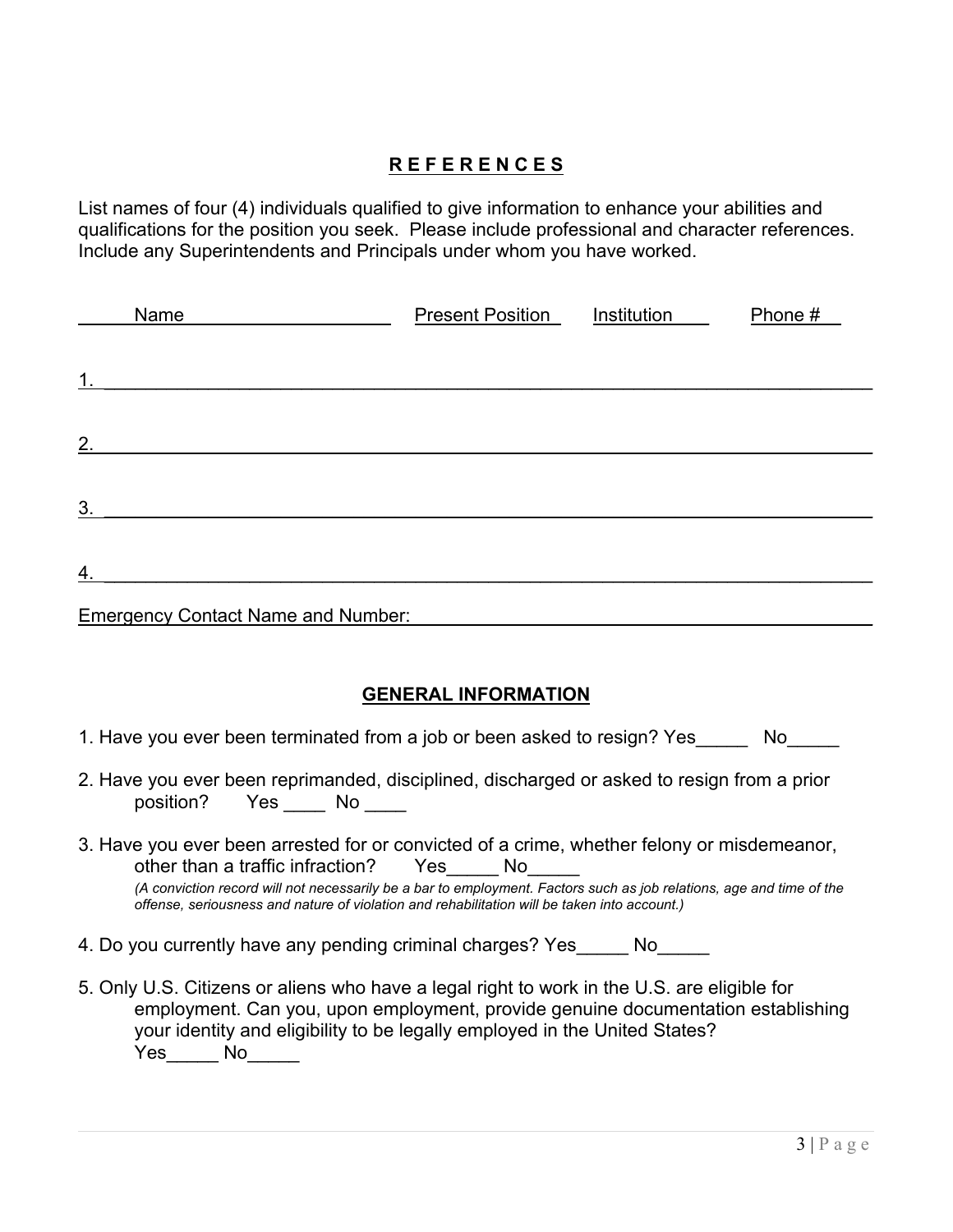**If you answered "yes" to any of the above questions, please explain the circumstance of each in detail on a separate sheet.**

#### **PERSONAL DATA**

**\_\_\_\_\_\_\_\_\_\_\_\_\_\_\_\_\_\_\_\_\_\_\_\_\_\_\_\_\_\_\_\_\_\_\_\_\_\_\_\_\_\_\_\_\_\_\_\_\_\_\_\_\_\_\_\_\_\_\_\_\_\_\_\_\_\_\_\_\_\_\_\_\_\_\_\_**

**\_\_\_\_\_\_\_\_\_\_\_\_\_\_\_\_\_\_\_\_\_\_\_\_\_\_\_\_\_\_\_\_\_\_\_\_\_\_\_\_\_\_\_\_\_\_\_\_\_\_\_\_\_\_\_\_\_\_\_\_\_\_\_\_\_\_\_\_\_\_\_\_\_\_\_\_**

**\_\_\_\_\_\_\_\_\_\_\_\_\_\_\_\_\_\_\_\_\_\_\_\_\_\_\_\_\_\_\_\_\_\_\_\_\_\_\_\_\_\_\_\_\_\_\_\_\_\_\_\_\_\_\_\_\_\_\_\_\_\_\_\_\_\_\_\_\_\_\_\_\_\_\_**

**\_\_\_\_\_\_\_\_\_\_\_\_\_\_\_\_\_\_\_\_\_\_\_\_\_\_\_\_\_\_\_\_\_\_\_\_\_\_\_\_\_\_\_\_\_\_\_\_\_\_\_\_\_\_\_\_\_\_\_\_\_\_\_\_\_\_\_\_\_\_\_\_\_\_\_**

## **Do you foresee any conflicts with your current position and coaching at Randolph Southern? \_\_\_\_\_\_\_\_\_\_\_\_\_\_\_\_\_\_\_\_\_\_\_\_\_\_\_\_\_\_\_\_\_\_\_\_\_\_\_\_\_\_\_\_\_\_\_\_\_\_\_\_\_\_\_\_\_\_\_\_\_\_\_\_\_\_\_\_\_\_\_\_\_\_\_**

**What influenced your decision to be involved with coaching?**

**Why would you want to coach at Randolph Southern?**

**What are some unique characteristics that you could bring to this position:**

**What makes a successful program:**

**List your three most important goals:**

**1. \_\_\_\_\_\_\_\_\_\_\_\_\_\_\_\_\_\_\_\_\_\_\_\_\_\_\_\_\_\_\_\_\_\_\_\_\_\_\_\_\_\_\_\_\_\_\_\_\_\_\_\_\_\_\_\_\_\_\_\_\_\_\_\_\_\_\_\_\_\_\_\_ 2. \_\_\_\_\_\_\_\_\_\_\_\_\_\_\_\_\_\_\_\_\_\_\_\_\_\_\_\_\_\_\_\_\_\_\_\_\_\_\_\_\_\_\_\_\_\_\_\_\_\_\_\_\_\_\_\_\_\_\_\_\_\_\_\_\_\_\_\_\_\_\_\_**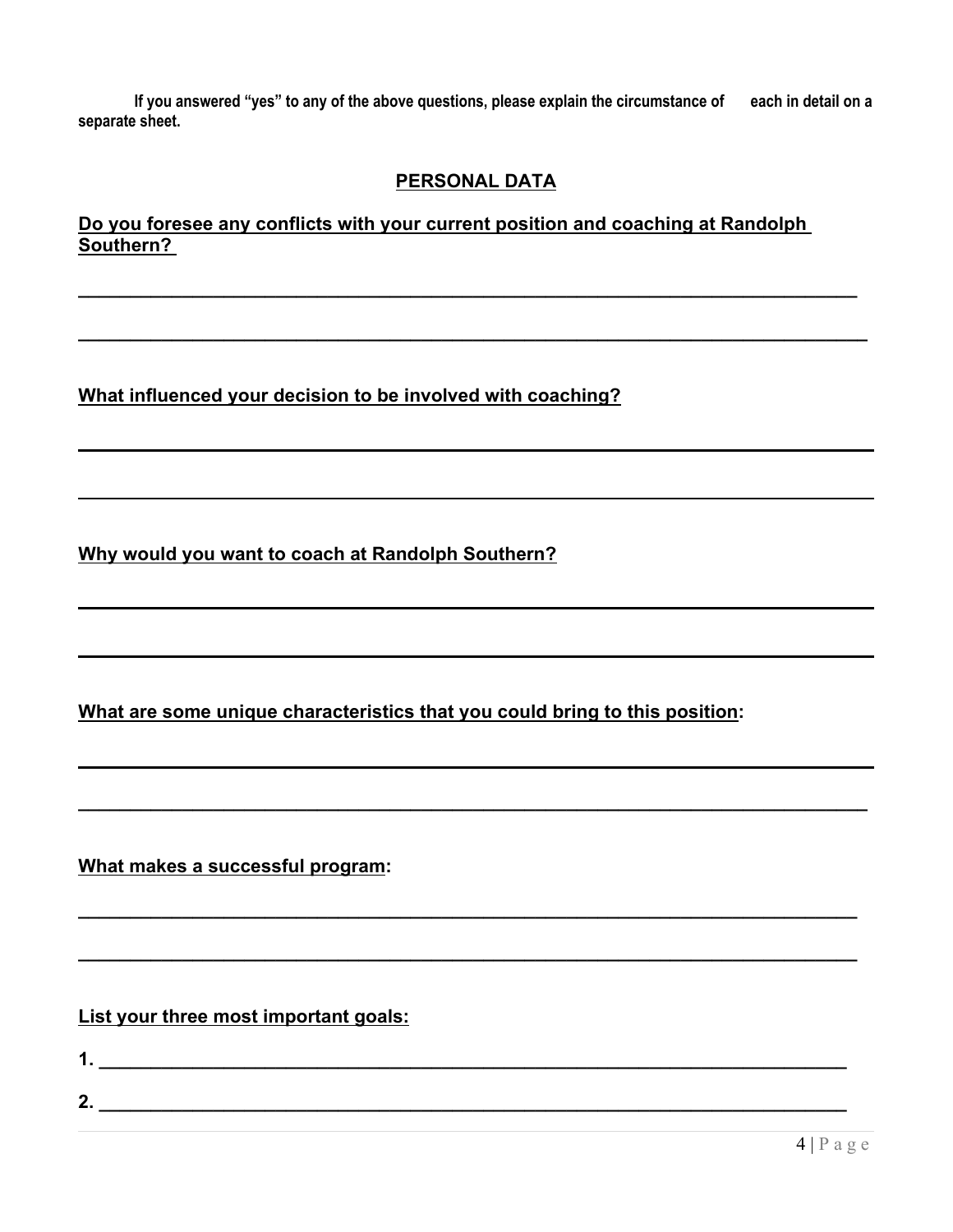#### **AUTHORIZATION AND RELEASE**

Your signature constitutes authorization to check your employment history, including without limitation, evaluations, criminal arrest and conviction record checks, reference checks, and release of investigatory information possessed by any private or public employer or any state, local or federal agency. It further authorizes those persons, agencies or entities that Randolph Southern School Corporation contacts in connection with your employment application to fully provide any information on the matters set forth above. You expressly waive in connection with any request for or provision of such information, any claims, including without limitations, defamation, emotional distress, invasion of privacy, or interference with contractual relations that you might otherwise have against Randolph Southern School Corporation, its agents and officials or against any provider of such information.

I certify that the information on this application is true and complete to the best of my knowledge. I authorize you to make such investigations and inquiries as may be necessary in arriving at an employment decision. I hereby release employers, schools or persons from all liability in responding to inquiries in connection with my application. In the event of employment, I understand that false or misleading information given in my application or interview(s) may be sufficient cause for dismissal.

Print Name: \_\_\_\_\_\_\_\_\_\_\_\_\_\_\_\_\_\_\_\_\_\_\_\_\_\_\_\_\_\_\_\_\_\_\_\_\_\_\_\_\_\_\_\_\_\_\_\_\_\_\_\_\_\_\_

Signature: \_\_\_\_\_\_\_\_\_\_\_\_\_\_\_\_\_\_\_\_\_\_\_\_\_\_\_\_\_\_\_\_\_\_\_\_\_\_\_\_\_\_\_\_\_\_\_\_\_\_\_\_\_\_\_\_\_

Date: \_\_\_\_\_\_\_\_\_\_\_\_\_\_\_\_\_\_\_\_\_\_\_\_

**3. \_\_\_\_\_\_\_\_\_\_\_\_\_\_\_\_\_\_\_\_\_\_\_\_\_\_\_\_\_\_\_\_\_\_\_\_\_\_\_\_\_\_\_\_\_\_\_\_\_\_\_\_\_\_\_\_\_\_\_\_\_\_\_\_\_\_\_\_\_\_\_\_**